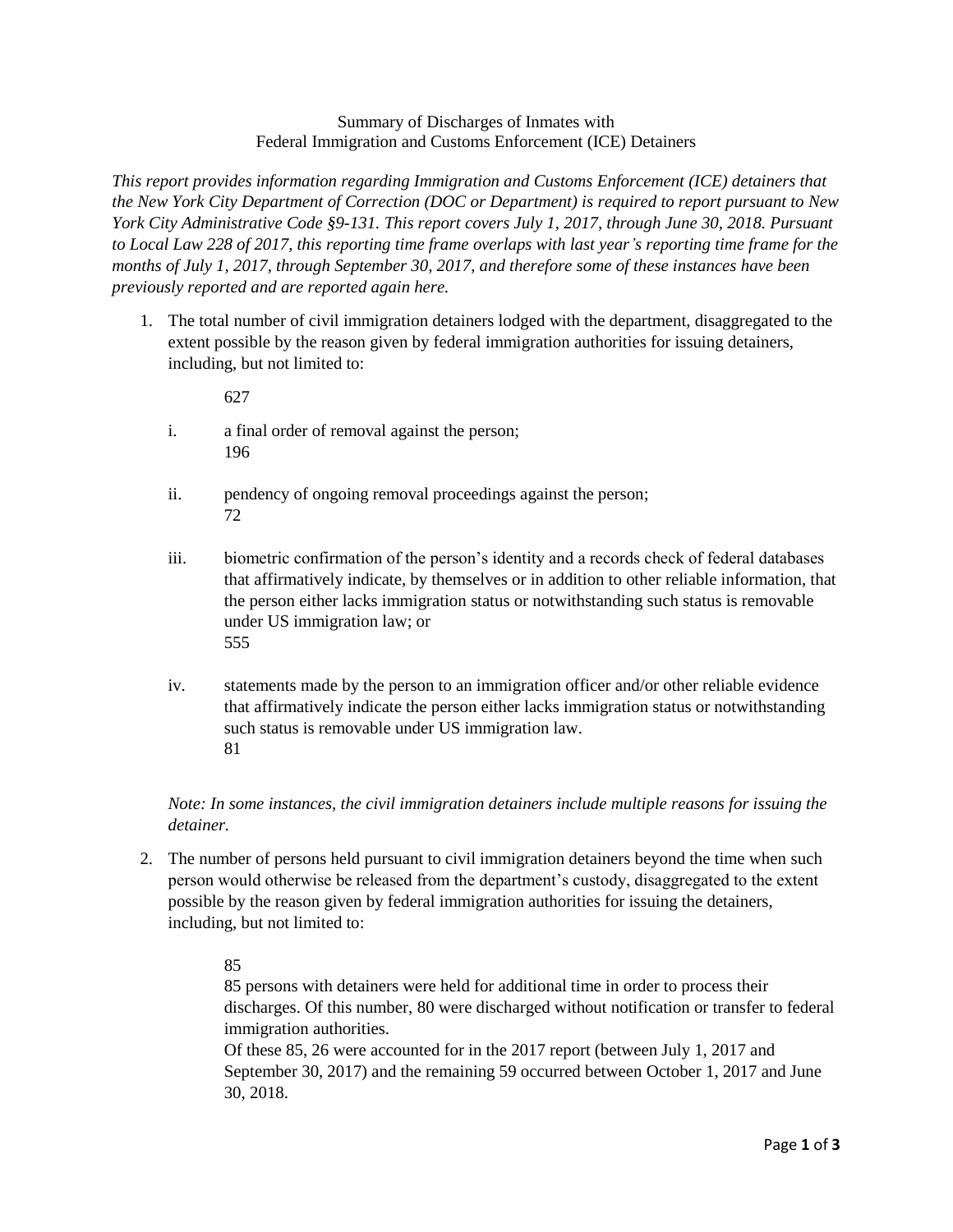- i. a final order of removal against the person; 19
- ii. pendency of ongoing removal proceedings against the person; 13
- iii. biometric confirmation of the person's identity and a records check of federal databases that affirmatively indicate, by themselves or in addition to other reliable information, that the person either lacks immigration status or notwithstanding such status is removable under US immigration law; or 80
- iv. statements made by the person to an immigration officer and/or other reliable evidence that affirmatively indicate the person either lacks immigration status or notwithstanding such status is removable under US immigration law. 8

*Note: In some instances, the civil immigration detainers include multiple reasons for issuing the detainer.*

- 3. The number of persons transferred to the custody of federal immigration authorities pursuant to civil immigration detainers
	- 38

DOC transferred 38 persons to federal immigration authorities, all of whom had at least one conviction for a violent or serious crime. Of this number, 33 were transferred to federal immigration authorities without additional detention and 5 were transferred to federal immigration authorities after being held for additional time in order to process their discharges.

Of these 38, 10 were accounted for in the 2017 report (between July 1, 2017 and September 30, 2017) and the remaining 28 occurred between October 1, 2017 and June 30, 2018.

DOC policy is to cooperate in transferring custody to ICE, without additional detention, if ICE requests an inmate who is "a person convicted of a violent or serious crime or identified as a possible match in the terrorist screening database," New York City Administrative Code §9131(h)(1)(i), and the request is supported by specified documentation of probable cause.

- 4. The number of persons transferred to the custody of federal immigration authorities pursuant to civil immigration detainers who had at least one conviction for a violent or serious crime See Question #3.
- 5. The number of persons transferred to the custody of federal immigration authorities pursuant to civil immigration detainers who had no convictions for a violent or serious crime and were identified as possible matches in the terrorist screening database